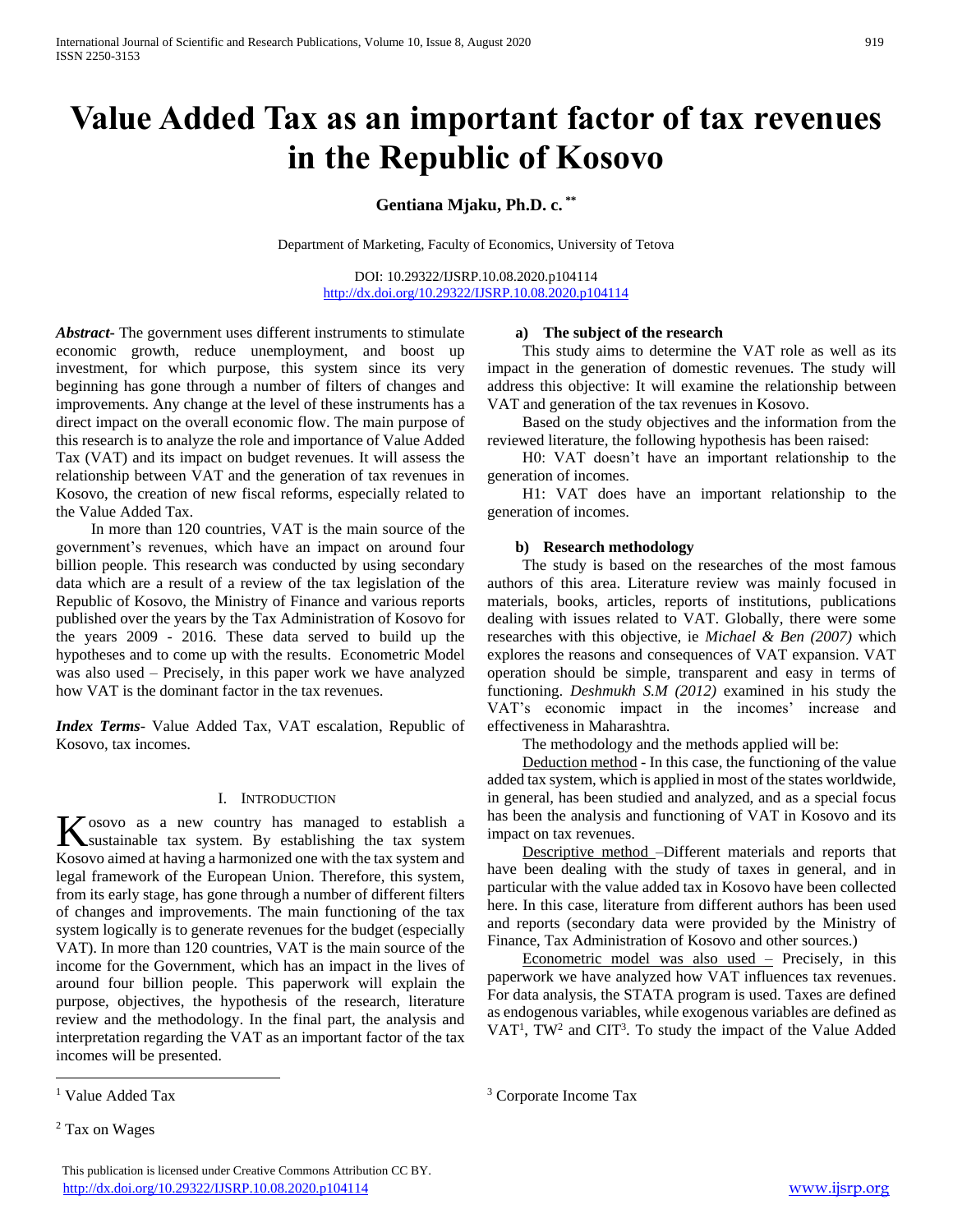Tax on generation of revenue, data is collected for the period 2009-2016.

# **c) Types of taxes in Kosovo**

A usual classification of the taxes is as follows:

- Direct taxes (CIT) & (TW) and
- $\checkmark$  Indirect taxes (VAT).

# II. VALUE ADDED TAX

 The American interest for VAT can be traced back to 1920s. In one way or another Americans have been talking about VAT for nearly a century. However, there are authors who associate the idea of VAT application with the name of Yale University Professor, Thomas Adams. Adams, a chief economist for taxation of his generation, suggested VAT as a replacement for existing business taxes in the US in 1921. Adams supported a broad-based tax on gross business income. In 1948, VAT was present in France but limited to several activities only. VAT is the main form in the European Union member states. As of 1989, 48 countries, mainly from the Western Europe and Latin America, but also including a small part of the developing countries, had VAT approved. However, due to its inclusive character, other countries such as Japan, China, Canada, Korea, countries in Latin America, Asia, Africa and almost all Eastern European countries had this tax also in place. VAT is not a universal term, but derives from the translation of the original term into French (taxe sur la valeur ajoutee), and can be argued as an added tax value, but is not used in this form. Some countries use the term "tax on goods and services". VAT term is more preferred compared to other terms such as the Goods and Services Tax (GST) as it reflects more precisely the unique nature of this tax.

 Kosovo has begun to implement VAT on 1 July 2001 by collecting it at a rate of 15% above the taxable value. This rate was applied until the end of 2008. As of 1 January 2009 the tax rate was increased from 15% to 16%. As of September 2015, VAT has escalated to two rates, the standard of eighteen percent (18%) and the reduced rate of 8% of the value of imported supplies and domestic taxable supplies, with the exception of exempt supplies and supplies treated as exports.

 VAT is a tax collected through self-declaration of taxable persons. When billing, VAT rate applied to customers, is collected by the taxable person and allocated to the Kosovo Budget. It's applied to all supplies made to customers, which means that for all taxable supplies, VAT shall be charged.

## III. THE ANALYSE OF THE RESULTS

 ECONOMETRIC MODEL - Testing of the hypothesis of the paperwork is done by using the Regression Analysis. The regression equation used can be expressed as follows: Y=a+b\_1 X\_1……..μ

When:  $Y = The total of collected revenues, a = constant, B1$  $=$  Partial regression coefficient added to variable X1

 $X1 = VAT$  (Value Added Tax)  $X2 = TW$  (Tax on Wages) **X3** = CIT (Corporate Income Tax)

| <b>Years</b>          | <b>Incomes</b> | <b>VAT</b>    | <b>TW</b>     | <b>CIT</b>   |
|-----------------------|----------------|---------------|---------------|--------------|
|                       |                |               |               |              |
| 2009                  | 206, 681, 573  | 75,825,276    | 39,227,003    | 55, 355, 226 |
|                       |                |               |               |              |
| 2010                  | 221,585,852    | 95,056,532    | 44,208,929    | 51,945,804   |
| 2011                  | 261, 123, 163  | 121,437,993   | 55,668,304    | 54, 564, 163 |
| 2012                  | 283,898,932    | 129,960,077   | 60,089,290    | 62,680,757   |
| 2013                  | 305,451,932    | 149, 184, 989 | 61,962,028    | 64,110,827   |
| 2014                  | 303,694,991    | 136,939,023   | 67,857,126    | 55,318,972   |
| 2015                  | 332,281,049    | 155, 153, 654 | 72,081,313    | 61,433,216   |
| 2016                  | 386,385,285    | 180, 363, 400 | 80,327,270    | 81,278,873   |
| <b>Total incomes:</b> | 2,301,102,777  | 1,043,920,944 | 481, 421, 263 | 486,687,838  |

## **Table 1: The table of incomes based on main types of taxes in Kosovo 2009-2016**

Source: Processing data from the annual reports published by Tax Administration of Kosovo Revenues for the period 2009-2016.

 The incomes based on main tax categories, the largest share from 2009 to 2016 has the value added tax (VAT), then corporate income tax and personal income tax. The clarification of the problem is done by means of a descriptive statistic of the variables involved during the formulation of the problem, which was mentioned in the previous parts of the research methodology.

 For analysing the data, the statistical software STATA 14.0 has been used.